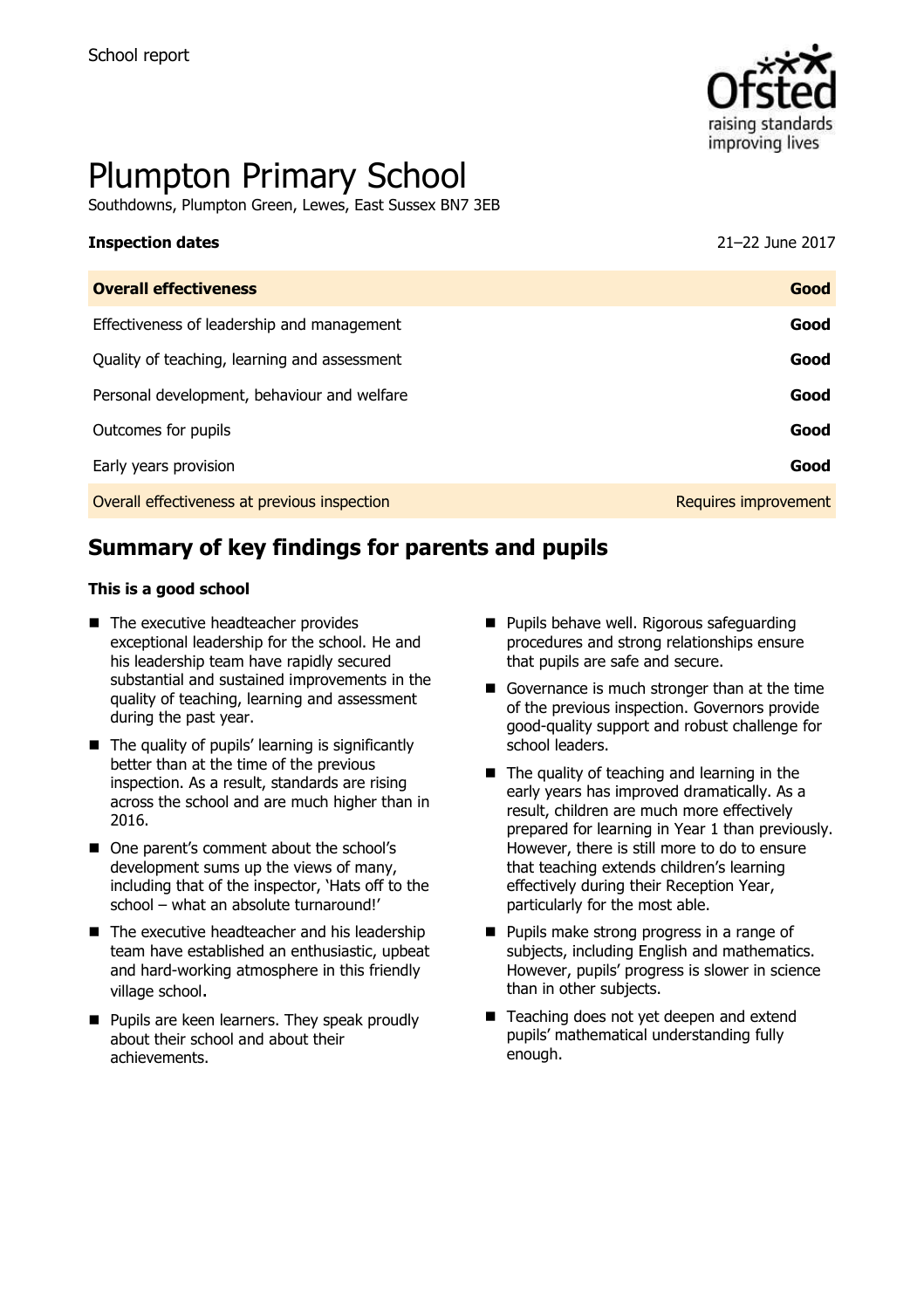

# **Full report**

#### **What does the school need to do to improve further?**

- Make sure that teaching deepens and extends pupils' learning in mathematics consistently well across the school.
- **Ensure that children in the Reception Year make even better progress from their** starting points, particularly the most able, so that more are working at greater depth by the end of early years.
- **IMPROVE the quality of science teaching so that pupils make consistently strong** progress in the development of scientific knowledge and skills.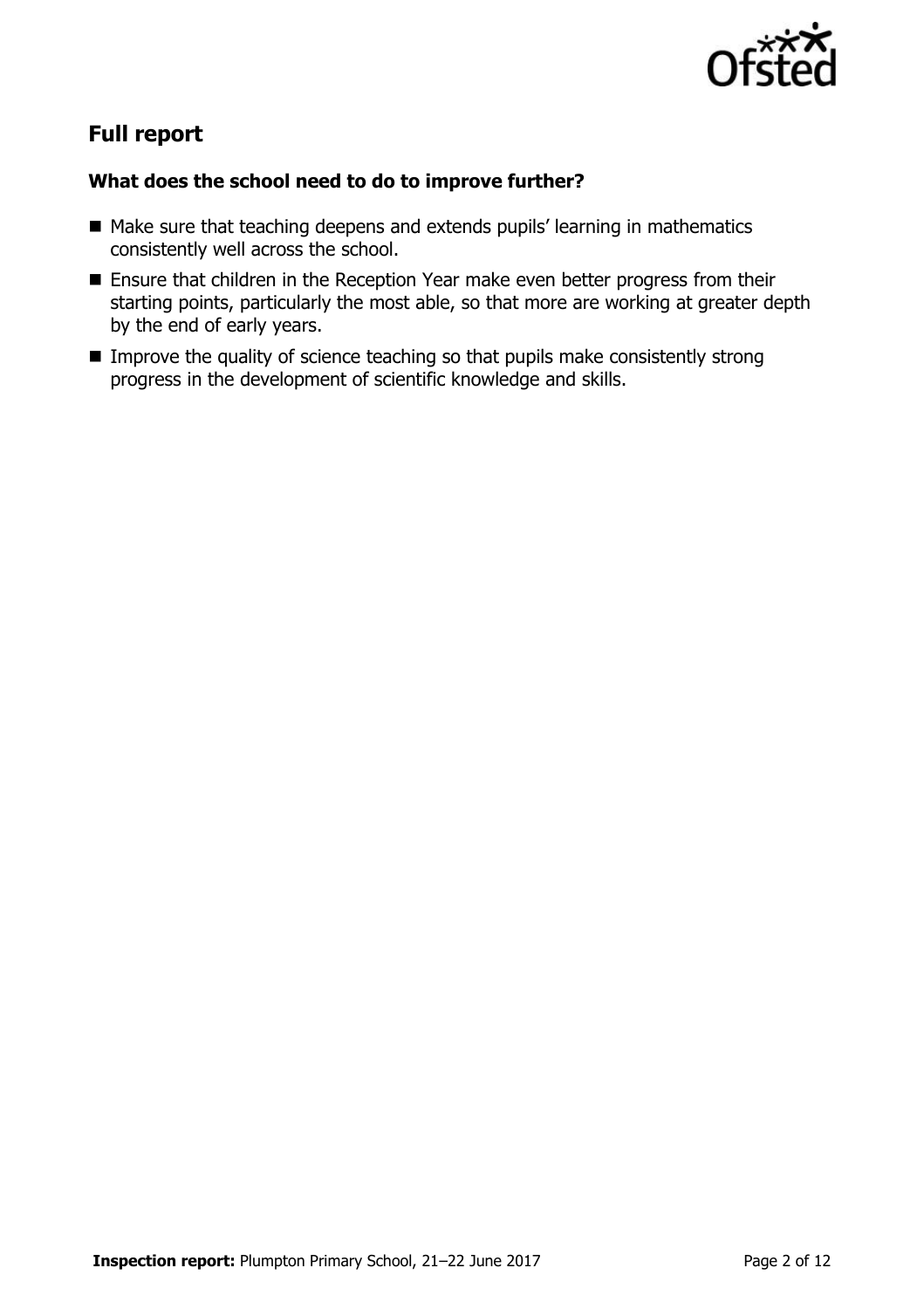

# **Inspection judgements**

#### **Effectiveness of leadership and management Good**

- The executive headteacher leads by example. His extremely high expectations of pupils and staff, combined with his thorough and rigorous approach to school improvement, have been instrumental in securing substantial improvements in the school's work in a relatively short period of time.
- The executive headteacher and advisory headteacher lost no time in tackling weaknesses in the school when they were appointed in September 2016. Since then, they have secured significant developments in the quality of teaching, learning and behaviour. Improvements made during the past year are already thoroughly established and the pace of development continues at a rapid rate.
- The executive headteacher and his leadership team have established a consistent and rigorous system for tracking and checking pupils' progress. This ensures that leaders and teachers have a much more precise view of how well pupils are learning and can respond more quickly to pupils' individual needs.
- The head of school works constructively and effectively with teachers and the senior leadership team to review pupils' work and to develop the quality of teaching.
- The school's membership of the federation has made a positive contribution to school improvement. For example, the school meets regularly with others in the federation to discuss the quality of teaching and learning and to share resources and expertise.
- Middle leaders have made a considerable contribution to improvements in teaching and learning during the past year. They work closely and constructively with their colleagues to check pupils' progress and to identify aspects of teaching in need of further improvement. The mathematics leader has secured particularly impressive developments in the quality of mathematics teaching and in pupils' learning.
- Leaders use funds effectively to support achievement for different groups of pupils. For example, the special needs coordinator ensures that pupils who have special educational needs and/or disabilities are supported very well. Furthermore, senior leaders make sure that disadvantaged pupils make the same strong progress as their classmates.
- Leaders make very good use of physical education and sports premium to support pupils' health and well-being. For example, the school provides a wide range of sports clubs to appeal to pupils' different interests and abilities. Clubs and competitions make a strong contribution to the school's community atmosphere and to pupils' physical and mental well-being.
- The sports leader provides a strong role model for pupils. The many positive and appreciative comments made by parents and pupils illustrate his success in motivating pupils of all abilities and from a range of backgrounds to engage in sport, including those who have been reluctant to participate in sports activities in the past.
- Parents, staff and governors share the executive headteacher's high aspirations for the school and for every one of its pupils. They have every confidence that the executive headteacher and his leadership team will ensure the school goes from strength to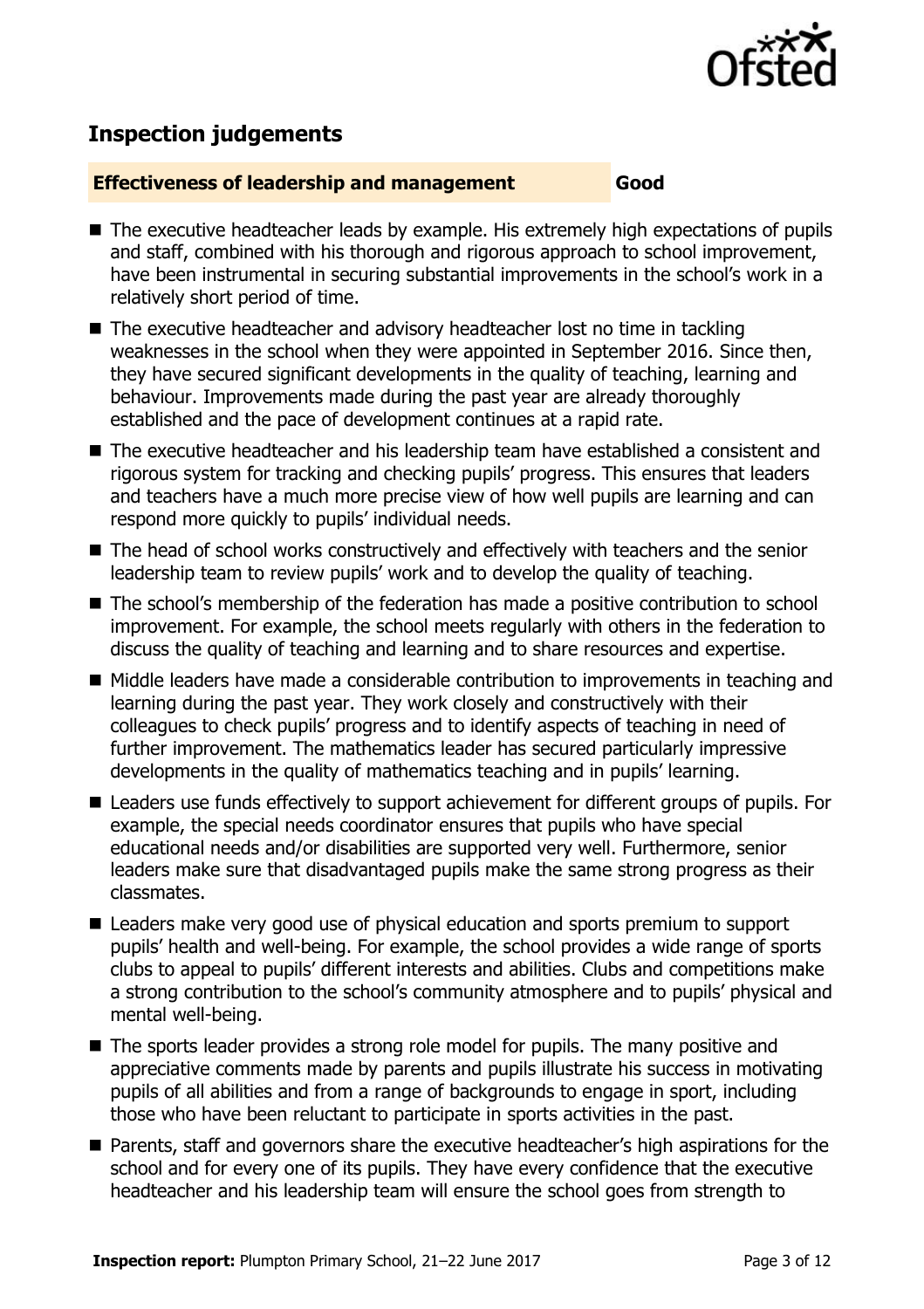

strength. The local authority shares their confidence. A representative commented, 'We're excited about Plumpton's future!'

- All members of staff who responded to Ofsted's questionnaire feel that the school has improved since the previous inspection and express confidence in the school's leadership.
- Parents who responded to Parent View, and those who spoke with the inspector, expressed overwhelming support for the school. Many commented on substantial improvements made in the school during the past year. For example, one parent said, 'The school has been on a massive journey. The improvements made in all areas have been staggering', while another commented, 'There's a real energy and enthusiasm driving the school forward.'
- The school celebrates and promotes the school's values very well, including British values. For example, class captains provide strong role models for other pupils and perform their roles of responsibility sensibly and reliably. Pupils' appreciation of the importance of working hard and doing their best is reinforced by the school's use of awards to reward determination, resilience and improvement.
- Visits and visitors contribute well to pupils' enjoyment of school while links with schools in other parts of the world help to develop pupils' appreciation of cultures and lifestyles beyond the United Kingdom. Pupils learn about a range of world religions and consider different religions and beliefs respectfully.
- Leaders have made changes to the curriculum during the past year to ensure that teaching fully addresses gaps in pupils' knowledge caused by historic weaknesses in teaching, including in phonics and mathematics. These changes have contributed to marked improvements in pupils' achievement. However, leaders have not yet developed the science curriculum fully enough to ensure that pupils make the same rapid progress in this subject as they do in English and mathematics.

#### **Governance of the school**

- The governors have worked effectively with the local authority to appoint a skilful executive headteacher with a proven track record of success in improving schools. They are understandably very pleased with the substantial improvements that the executive headteacher has secured in the school's atmosphere and in its performance.
- Governors appreciate improvements the executive headteacher has brought to development planning, which have enabled them to measure progress in the school more effectively.
- Governors report notable improvements in the quality of communication between parents and school in the past year. They say that parents feel more welcome in the school and that there are many well-attended events, such as class assemblies. The many positive comments made by parents during the inspection support this view.
- The school's very recent membership of the federation and reconstitution of the governing body mean that some aspects of governance are not yet fully established. The chair of governors is quite rightly focusing on developing consistency and teamwork in the newly reconstituted governing body so that all governors have a shared understanding of the school's performance and development priorities.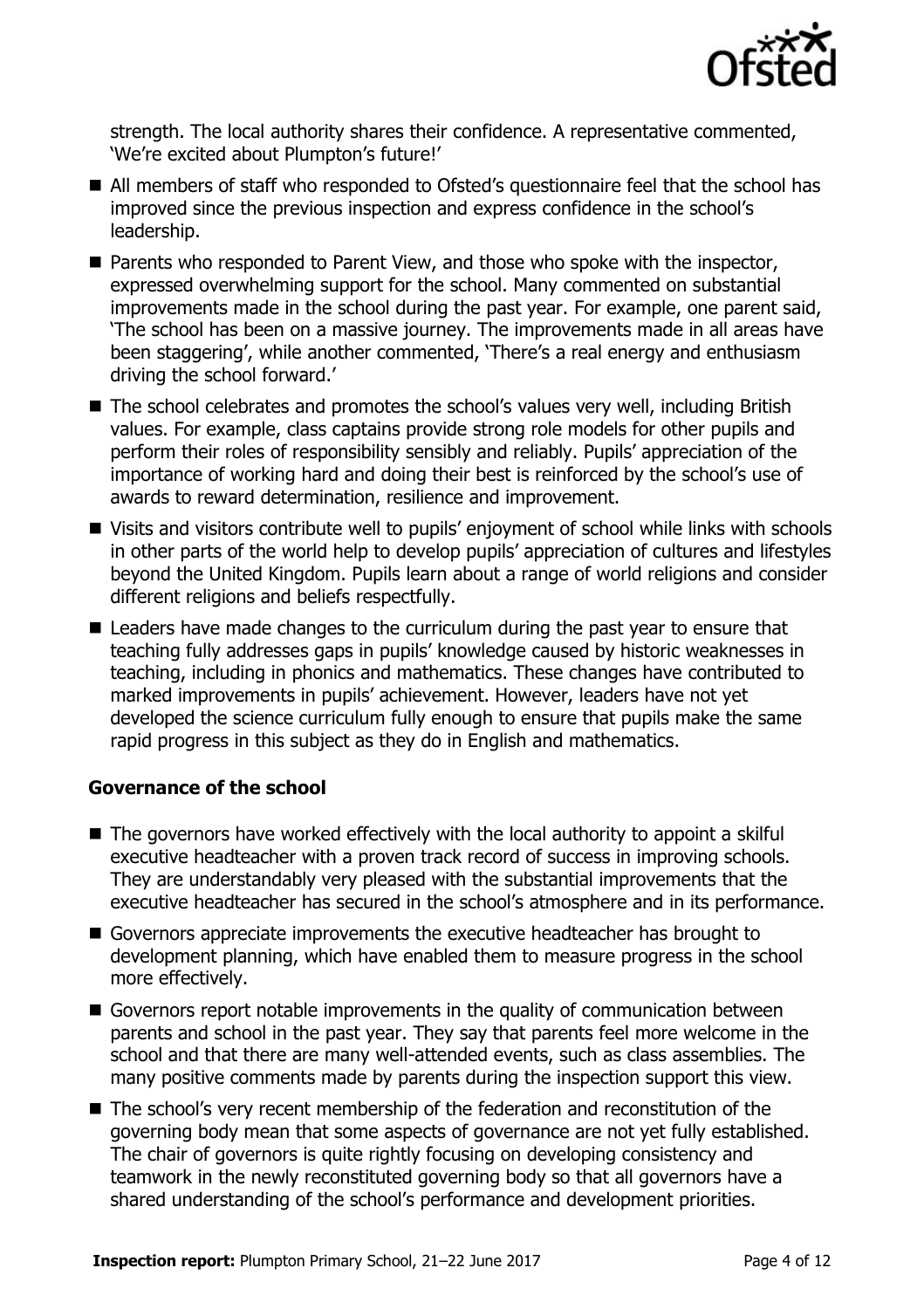

Governors are now developing a more strategic role across the three schools in the federation.

### **Safeguarding**

- The arrangements for safeguarding are effective. The advisory headteacher has worked closely with colleagues to ensure that safeguarding procedures continue to be effective during a period of rapid change for the school. She and the leadership team ensure that parents are clear about whom to speak to if they have a safeguarding concern.
- Leaders follow up any issues promptly and seriously. They maintain good links with parents and agencies, including children's services and local schools, to support pupils' attendance and well-being.
- Leaders make sure that all members of staff and governors are knowledgeable about safeguarding procedures. They make good use of training to provide updated information for staff and governors wherever necessary.
- The school's policies provide good-quality quidance about safeguarding procedures. The policies clearly identify staff and governor responsibilities. Leaders ensure that recruitment checks are complete and up to date. The school site is secure and well maintained.

#### **Quality of teaching, learning and assessment Good**

- Leaders have made good use of training, as well as expertise within the federation, to improve the quality of teaching substantially during the past year. Teachers have much higher expectations of pupils' learning, including for the most able pupils.
- Improvements in teaching are securely established in all year groups. Teachers accurately assess pupils' starting points and make good use of this information to plan the next steps in pupils' learning.
- Developments in teaching are particularly notable in key stage 2. Here, highly effective teaching has made up for lost time in pupils' learning. Teachers have rapidly plugged the gaps in pupils' knowledge caused by historic weaknesses in teaching and by numerous staff changes. As a result, pupils are back on track to achieve well. Pupils say that teaching is more organised than it used to be and that they feel more confident about learning as a result.
- Teachers give pupils frequent opportunities to use their mathematical knowledge to reason and to tackle increasingly complex mathematical problems. This has strengthened pupils' mathematical understanding considerably.
- Teachers are knowledgeable about phonics teaching. They plan activities increasingly well to support pupils' different needs. Teachers make good use of the school library to foster pupils' enjoyment of books and provide pupils with plenty of opportunity to read.
- Teachers and teaching assistants support pupils who have special educational needs and/or disabilities much more effectively than previously. Good-quality communication ensures that teachers and teaching assistants are knowledgeable about pupils' individual needs.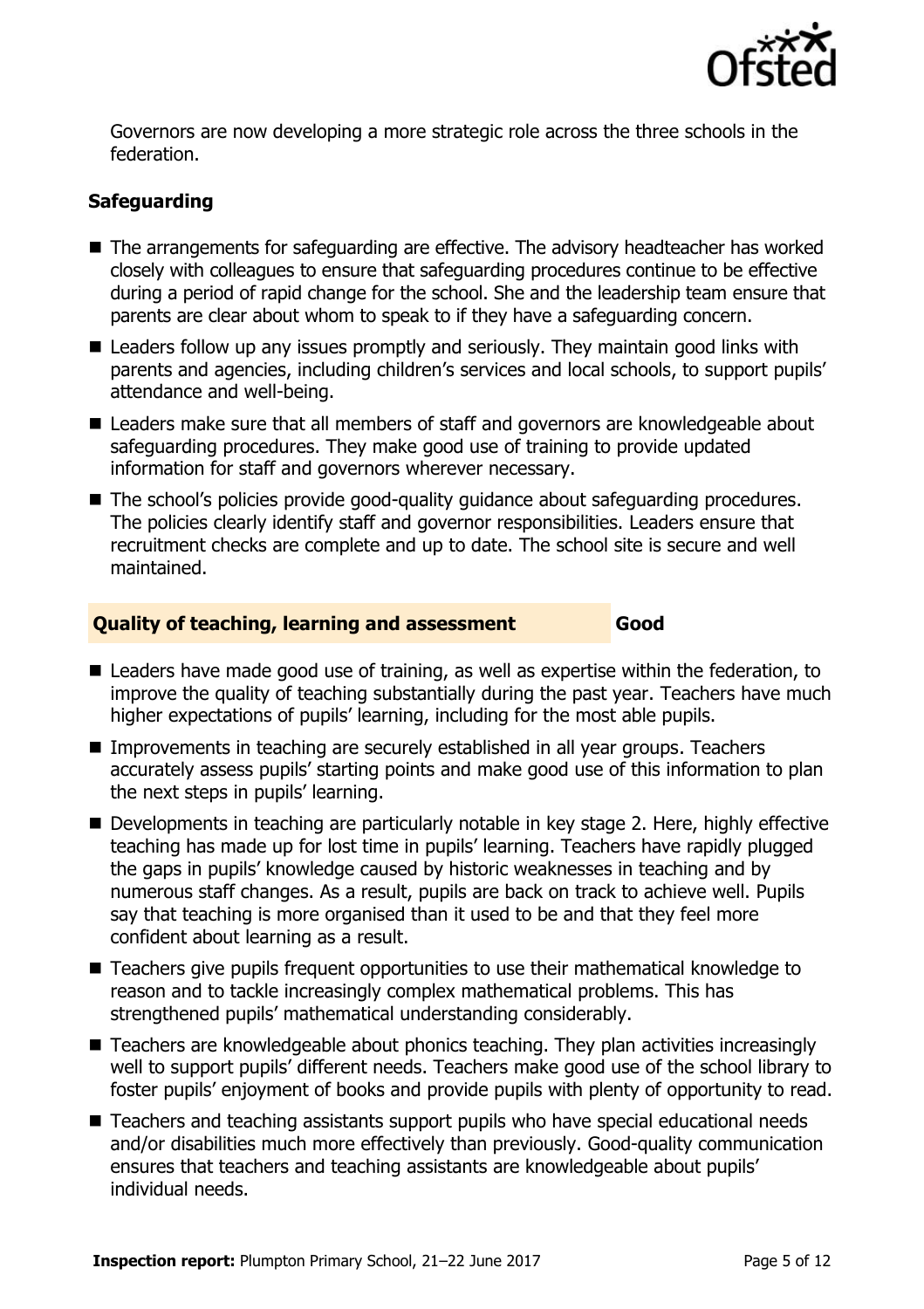

- Marked improvements in mathematics teaching have made a dramatic difference to pupils' learning. Teachers follow the school's updated calculation policy consistently across the school so that teaching builds pupils' mathematical skills securely and thoroughly. However, teaching does not yet deepen pupils' mathematical understanding as fully as it could, despite improvements.
- The teaching of science is less effective than the teaching of other subjects. Teaching does not build well enough on pupils' starting points in science as they move up through the year groups.

#### **Personal development, behaviour and welfare Good**

#### **Personal development and welfare**

- The school's work to promote pupils' personal development and welfare is good. Pupils enjoy school and attend regularly.
- **Pupils of all ages get on very well together and take good care of each other. For** example, during the inspection, a Year 6 pupil reassured a nervous younger child with a gentle hand on shoulder in a Reception Year class assembly.
- **Pupils feel that adults listen to their comments and say that their teachers appreciate** their views. For example, they like the recent changes leaders have made to lunchtime seating arrangements so that pupils can sit next to their friends while eating lunch.
- **Pupils speak enthusiastically about the work of the school counsellor in helping them to** talk about their feelings. They say that she and their teachers help them to think through and sort out any concerns.
- **Pupils feel extremely safe in school. Pupils say that the posters around the school and** notices on the school's computers provide helpful reminders about safety. They know some of the steps they can take to help them to keep safe, including when using the internet.
- The breakfast club provides a warm, friendly and welcoming environment for those pupils who attend. Pupils happily chat to their friends while eating breakfast and joining in with activities.
- All members of staff who completed Ofsted's questionnaire feel that pupils are safe and well behaved.
- Teachers have helped pupils to develop stronger personal skills, such as perseverance and resilience, during the past year. As a result, pupils are much more willing than previously to keep going when tackling demanding activities. These improvements ensure that pupils are increasingly well prepared to learn effectively. However, a small number of pupils still give up too easily when they find the work more challenging.

#### **Behaviour**

■ The behaviour of pupils is good. Pupils behave well throughout the school. They listen carefully to their teachers and treat each other with respect. Pupils' good behaviour makes a significant contribution to their learning and to the school's positive,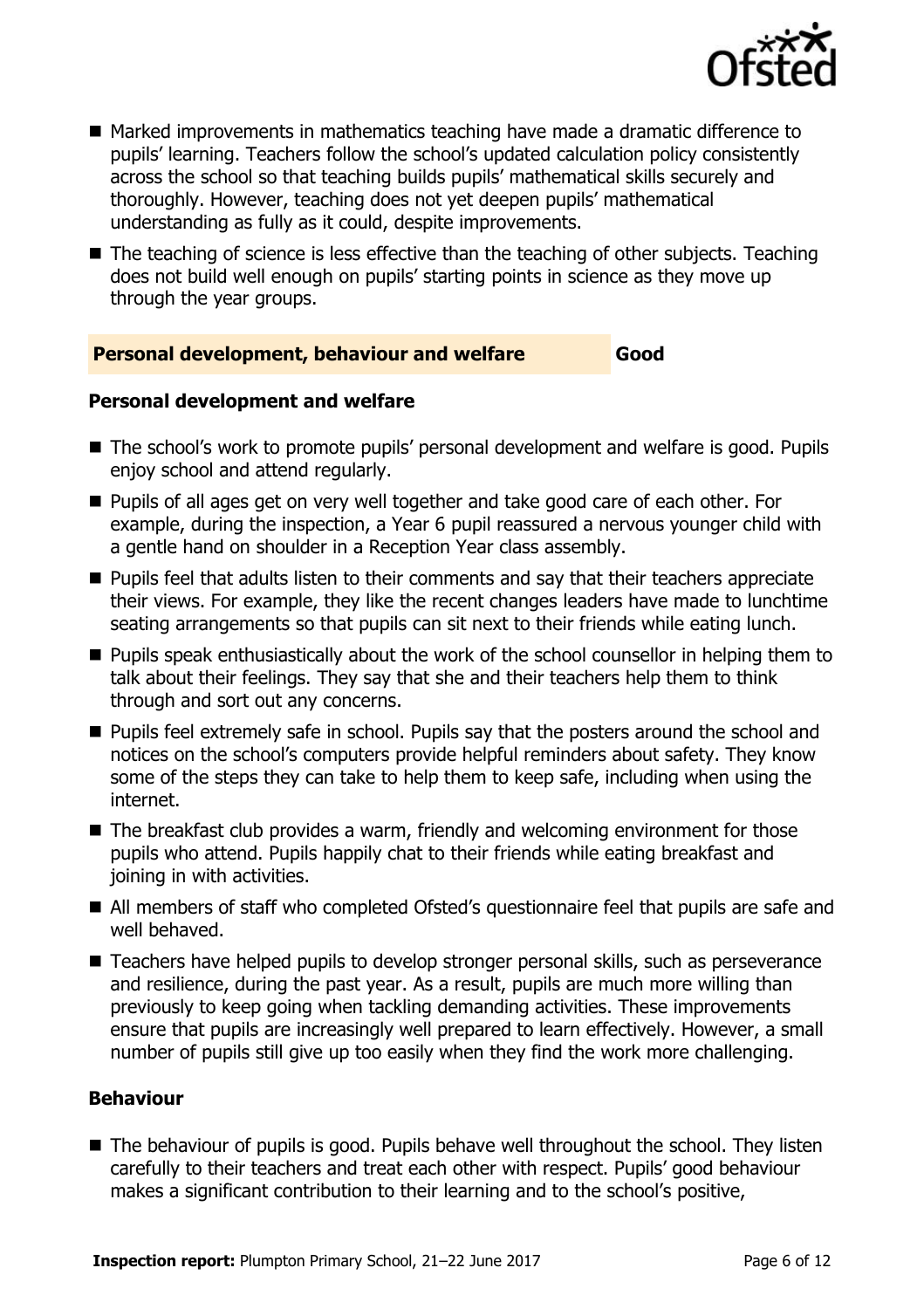

welcoming atmosphere.

- **Pupils describe marked improvements in behaviour since the executive headteacher** joined the school. They say that poor behaviour is rarely a problem now, a view confirmed by parents. Almost all parents who responded to Ofsted's questionnaire feel that pupils are safe, happy and well behaved in school.
- Pupils say that bullying is not an issue at all in school. One commented that, 'Bullying doesn't actually happen here', while another said, 'The school is so small and friendly and everyone knows everyone else.' Discussions with school leaders and school records confirm this positive view.
- While the vast majority of pupils behave very well, a few find it hard to sustain concentration and lose focus during lessons. They do not learn as well as their classmates when this is the case.

#### **Outcomes for pupils Good**

- $\blacksquare$  Rapid and sustained improvements in the quality of teaching during the past year have ensured that pupils make significantly better progress than in previous years. Pupils have risen very well to the new challenges brought to their learning this year, including the most able pupils.
- **Pupils in all year groups make strong progress in English and mathematics from their** different starting points. Parents appreciate the substantial improvements made to the quality of pupils' learning. One parent commented, 'I'm amazed by my child's progress in writing and mathematics this year.'
- $\blacksquare$  In the past, the results of the Year 1 phonics check have been consistently higher than the national average. However, in 2016, weaknesses in phonics teaching in recent years led to a dip in outcomes to average levels. Improvements in phonics teaching during the past year have strengthened pupils' reading skills considerably, reversing the decline. Pupils use phonics skills well to tackle unfamiliar words.
- **Pupils of all abilities speak with interest about books and authors. For example, one** pupil who was engrossed in a book during the lunchtime break spoke to the inspector with great enthusiasm about books by Percy Jackson. The most able pupils read with expression and understanding.
- **Pupils make strong progress in developing their writing skills. Improvements in pupils'** reading skills have strengthened pupils' spelling so that they write more confidently than previously. Pupils develop a neat and even handwriting style which helps them to write fluently.
- Pupils who have special educational needs and/or disabilities learn well. Like their classmates, they have made stronger progress in the past year because of improvements in teaching, and some have made significant gains in their learning.
- There are very few disadvantaged pupils in the school, so their achievement is not reported in detail in this report. They and their classmates learn equally well.
- $\blacksquare$  In 2016, the proportion of pupils achieving expected levels in mathematics was below the national average at the end of key stage 2. This year, pupils have made much stronger progress in mathematics across the school, and particularly during key stage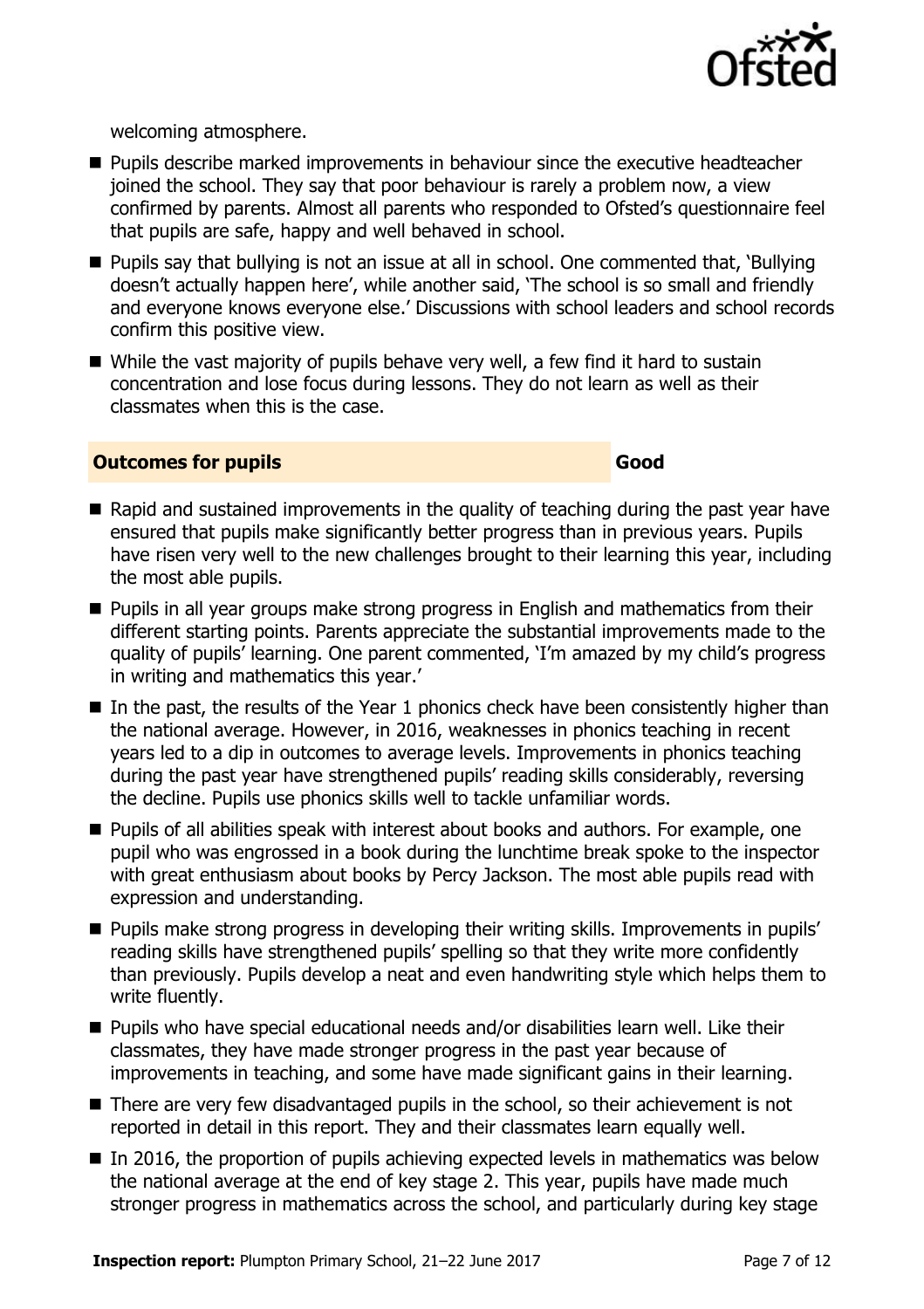

2. As a result, standards in mathematics are higher in all year groups. Pupils use their mathematical knowledge confidently and with increasing success to reason and to tackle number problems. However, some pupils do not achieve as well as they could in mathematics because teaching does not extend their learning fully.

■ The proportion of pupils achieving expected levels in science in 2016 was average at the end of both key stages. However, the work in pupils' books indicates that pupils have the potential to achieve much more in science than is currently the case.

#### **Early years provision Good**

- $\blacksquare$  The quality of teaching and learning in early years has improved during the last year, with notable improvements in the past two terms. Children's work illustrates the strong progress they have made from their starting points, particularly in the development of writing skills. The proportion of children on track to achieve a good level of development in 2017 is higher than in 2016. As a result, children are well placed for the next stage of their learning in key stage 1.
- Leaders have made notable improvements to the way adults use the outdoor area to support children's development. For example, they provide a much wider range of activities than was the case in previous years and have strengthened the focus on children's learning through play. As a result, children learn equally well in the classroom and in the outdoor area.
- Adults have much higher expectations of children's behaviour and learning than at the time of the previous inspection. They plan a wide range of activities with care to interest and engage children in all areas of the early years curriculum. As a result, children are busy and well behaved.
- The outdoor area provides children with an attractive, appealing and well-organised space for children to play and learn. Adults provide tasks which contribute to children's development in all aspects of the early years curriculum, including lots of opportunities for children to write.
- In the past, inaccurate assessments of children's progress led to overgenerous and inaccurate views of children's outcomes at the end of the early years. However, the current early years teacher's accurate assessments provide a reliable view of children's achievement at the end of Reception Year for parents, leaders and Year 1 teachers.
- Teaching does not yet build strongly enough to ensure that all children achieve as well as they should by the end of Reception Year, particularly the most able children. Leaders recognise that the quality of teaching and learning in early years is 'still on a journey'. They are aspirational for the future of early years provision in the school and have clear and carefully considered plans in place to ensure continuing success.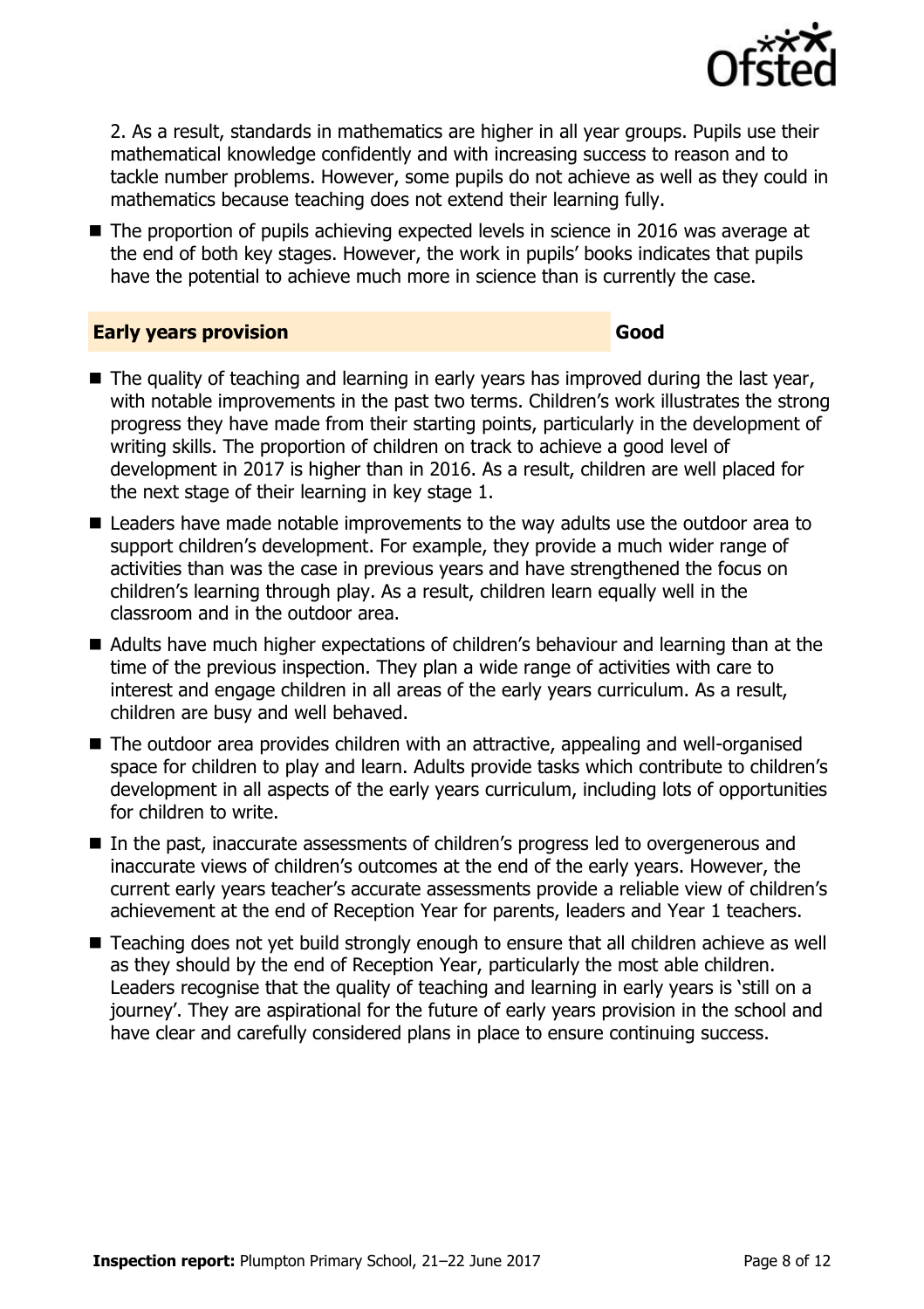

# **School details**

| Unique reference number | 114410             |
|-------------------------|--------------------|
| Local authority         | <b>East Sussex</b> |
| Inspection number       | 10032859           |

This inspection of the school was carried out under section 5 of the Education Act 2005.

| Type of school                      | Primary                       |
|-------------------------------------|-------------------------------|
| School category                     | Maintained                    |
| Age range of pupils                 | $4 - 11$                      |
| <b>Gender of pupils</b>             | Mixed                         |
| Number of pupils on the school roll | 100                           |
| Appropriate authority               | The governing body            |
| Chair                               | Janice McBrown                |
| <b>Executive Headteacher</b>        | <b>Stewart James</b>          |
| Telephone number                    | 01273 890338                  |
| Website                             | www.plumpton.e-sussex.sch.uk  |
| Email address                       | head@plumpton.e-sussex.sch.uk |
| Date of previous inspection         | 6-7 May 2015                  |

#### **Information about this school**

- The school meets requirements on the publication of specified information on its website.
- The school meets the government's current floor standards, which set the minimum expectations for pupils' attainment and progress.
- The school is smaller than the average-sized primary school.
- $\blacksquare$  The proportion of pupils supported by the pupil premium is lower than that found in most schools.
- Most pupils are White British. The proportion of pupils who speak English as an additional language is below the national average.
- The proportion of pupils who have special educational needs and/or disabilities is below the national average.
- The school has worked in collaboration with Barcombe Primary School and Hamsey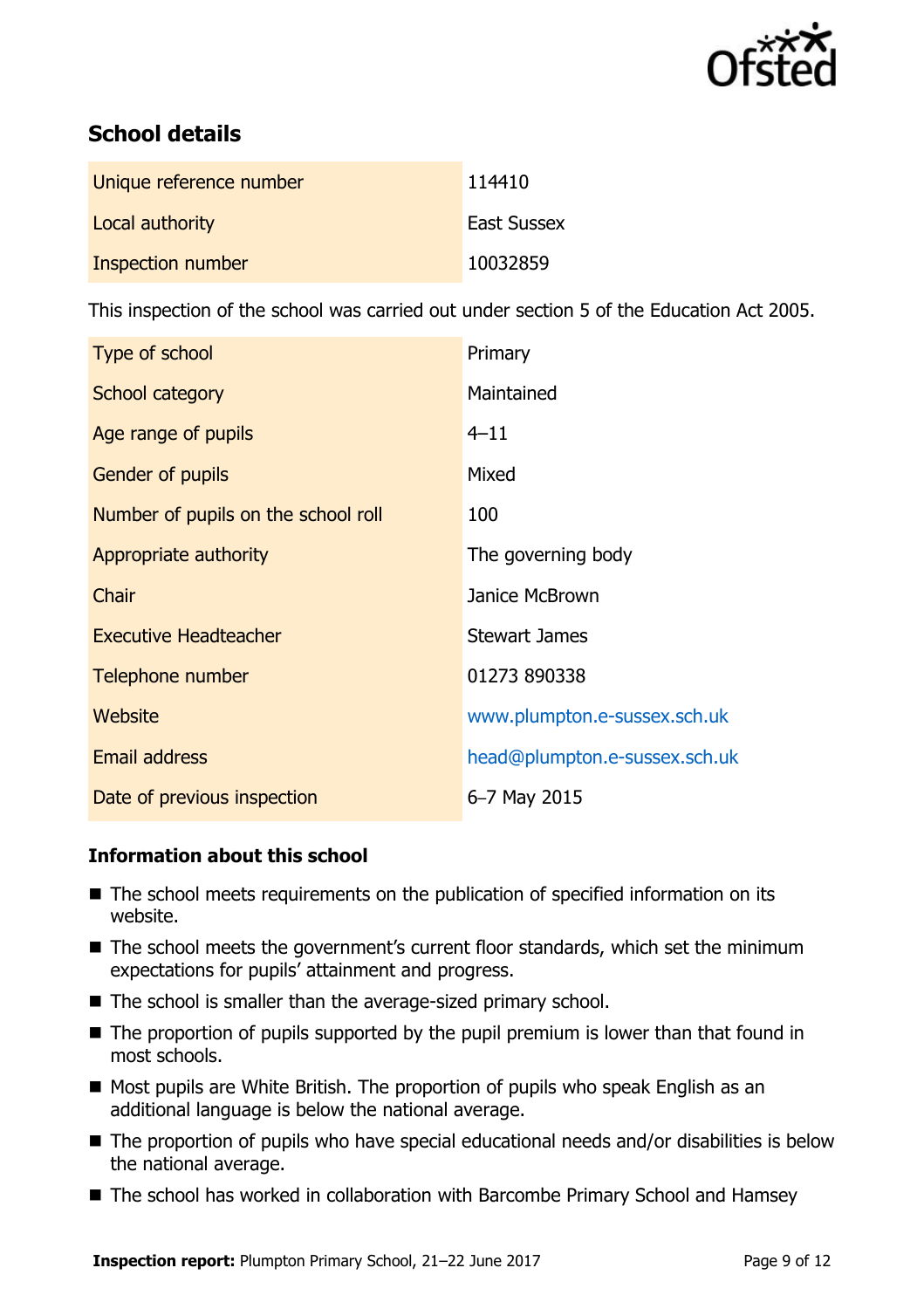

Primary School for the past year. The school formally joined the Skylark Federation very recently.

- The executive headteacher oversees the three schools in the Skylark Federation. He divides his time equally between all three schools. The advisory headteacher works alongside the executive headteacher in Plumpton Primary School on two days each week. The head of school is responsible for the day-to-day management of the school.
- The governing body has very recently reconstituted. It oversees the work of all three schools in the federation.
- Almost all teachers have been appointed since the previous inspection.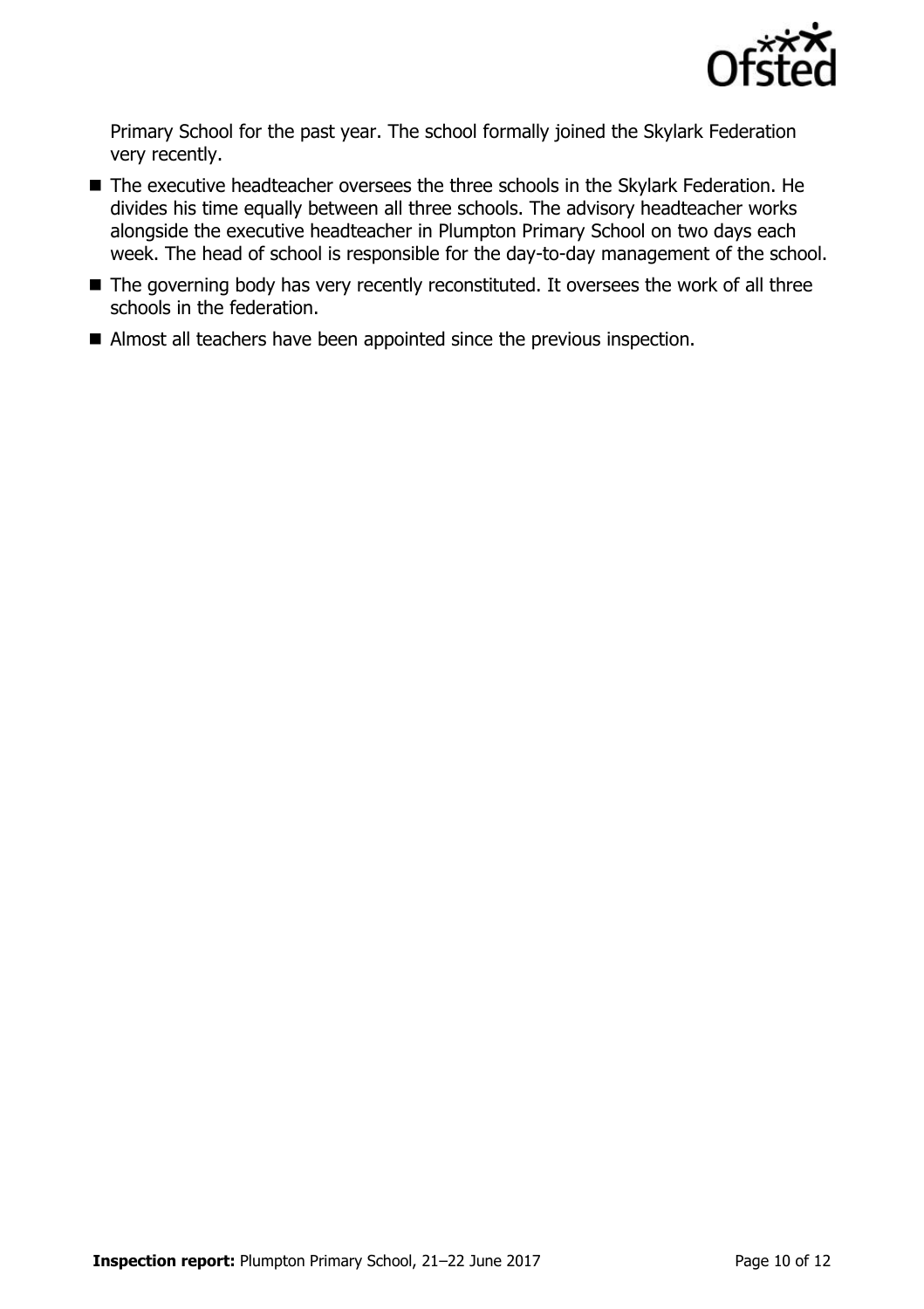

# **Information about this inspection**

- The inspector observed pupils learning in five lessons or parts of lessons, accompanied by the executive headteacher.
- The inspector held discussions with the executive headteacher, advisory headteacher, head of school, middle leaders, a local authority representative, teachers, parents and pupils. She also spoke informally with parents at the start of the school day. The inspector met with two governors, including the chair of the governing body.
- The inspector took account of 45 responses to the online questionnaire, Parent View, as well as views expressed informally during the school day. She also considered 12 responses to the staff questionnaire.
- The inspector observed the school's work and considered a range of documents, including safeguarding policies, the school's improvement plan and information about pupils' progress and attendance.
- The inspector looked at a sample of pupils' work provided by the school, as well as looking at pupils' work in lessons. She listened to pupils in Years 1 and 6 reading.

### **Inspection team**

**Julie Sackett, lead inspector Constanting Ofsted Inspector**